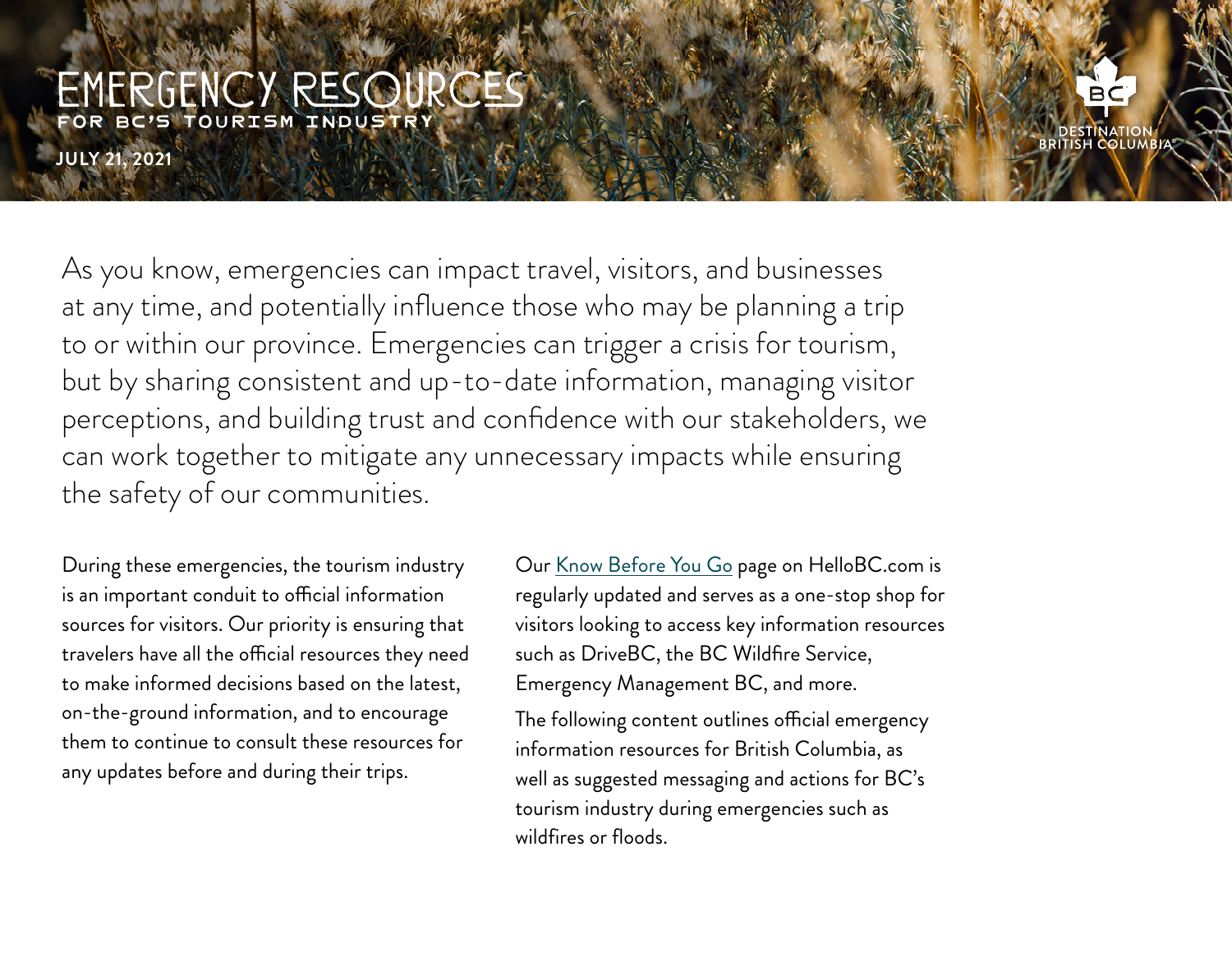**JULY 21, 2021**

#### **STAY SAFE, STAY INFORMED**

During times of stress and uncertainty, it is important to share information from official sources only. There are a variety of resources available to help you prepare for emergencies, gather up-to-date information and help visitors plan their travel.

### PREPAREDBC: TOURISM RESOURCES

- Step-by-step guides to prepare tourism businesses and their staff for emergencies, with templates and tools to help operators easily plan a fast and effective response.
- [Guide for Tourism Operators](https://www2.gov.bc.ca/assets/gov/public-safety-and-emergency-services/emergency-preparedness-response-recovery/embc/preparedbc/preparedbc-guides/preparedbc_tourism_guide.pdf)

## EMERGENCY INFO BC

- Information about emergencies in BC, including evacuation orders and alerts.
- Twitter: [@EmergencyInfoBC](https://twitter.com/EmergencyInfoBC) #BCFlood #BCWildFire

- Information about road closures, major events, and transportation delays.
- Twitter: [@DriveBC](https://twitter.com/DriveBC)

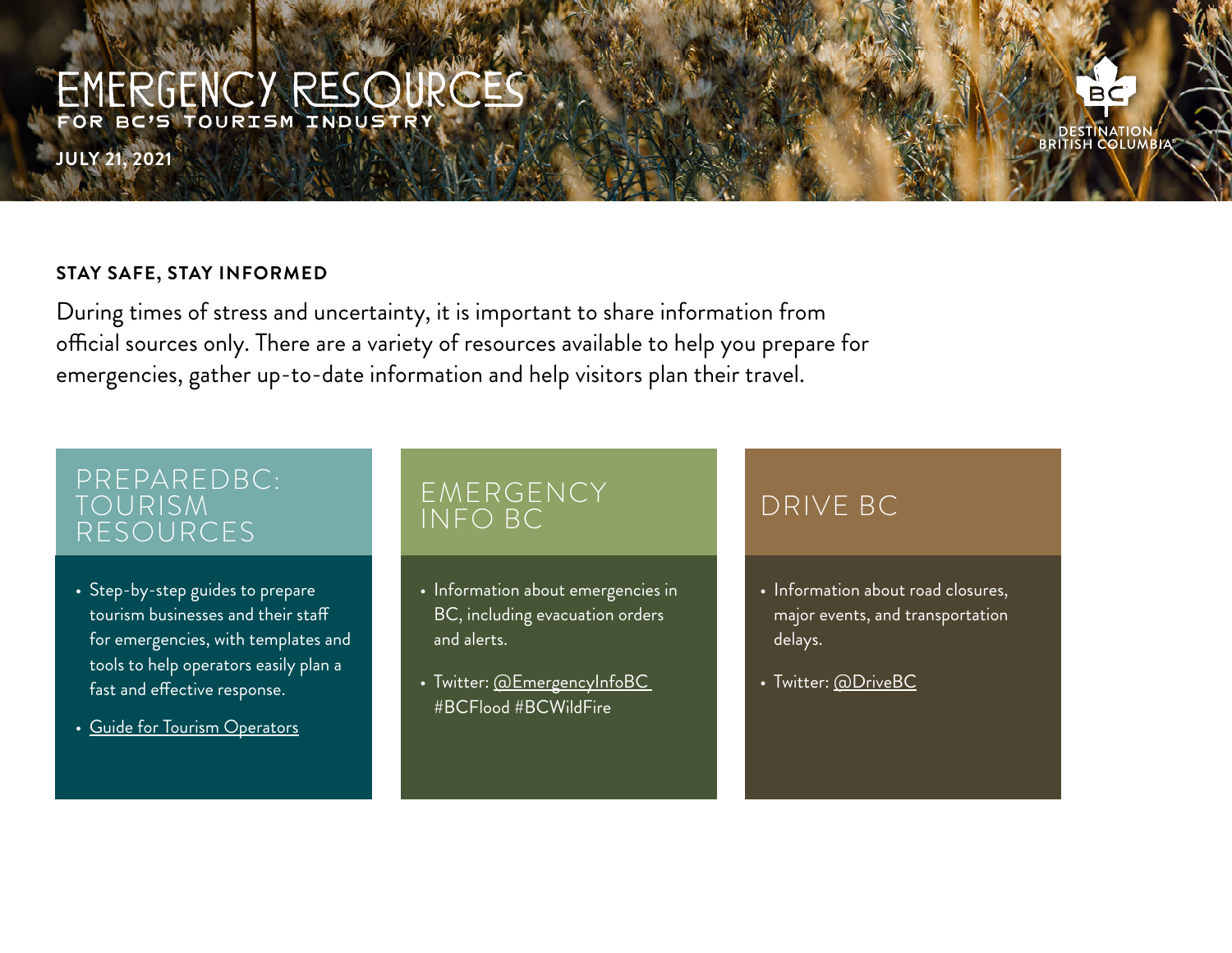**JULY 21, 2021**

#### **WILDFIRES**

### **The BC Wildfire Service**

- [Interactive map](https://governmentofbc.maps.arcgis.com/apps/dashboards/f0ac328d88c74d07aa2ee385abe2a41b) of all active wildfires across the province.
- Twitter: [@BCGovFireInfo](https://twitter.com/BCGovFireInfo)
- Facebook: [https://www.facebook.com/](https://www.facebook.com/BCForestFireInfo/) [BCForestFireInfo/](https://www.facebook.com/BCForestFireInfo/)
- [Campfire bans, restrictions and forest use](http://bcfireinfo.for.gov.bc.ca/hprScripts/WildfireNews/Bans.asp)
- Report wildfires to \*5555 on a cell or 1 800 663-5555 toll-free.

#### **FLOODS**

### **[River Forecast Centre](https://www2.gov.bc.ca/gov/content/environment/air-land-water/water/drought-flooding-dikes-dams/river-forecast-centre)**

• Analyses snowpack, assesses seasonal water supply and flood risk, and predicts flows in BC's rivers and streams. The Centre produces a range of bulletins, maps, and warnings to inform emergency managers and the public about current and upcoming streamflow conditions.

**DESTINATION**<br>BRITISH COLUMBIA

- [Flood Warnings and Advisories](http://bcrfc.env.gov.bc.ca/warnings/index.htm)
- [Snow Conditions and Water Supply Bulletins](https://www2.gov.bc.ca/gov/content/environment/air-land-water/water/drought-flooding-dikes-dams/river-forecast-centre/snow-survey-water-supply-bulletin)

### **[Preparing Your Business for a Flood](https://www2.gov.bc.ca/assets/gov/public-safety-and-emergency-services/emergency-preparedness-response-recovery/embc/preparedbc/preparedbc-guides/preparedbc_flood_preparedness_guide_fillable.pdf)**

• British Columbia is prone to flooding due to our mountainous terrain and the wet weather that comes in from the Pacific Ocean. This information kit provides businesses with an overview of key activities to help prepare for, and react to, a flood event proactively.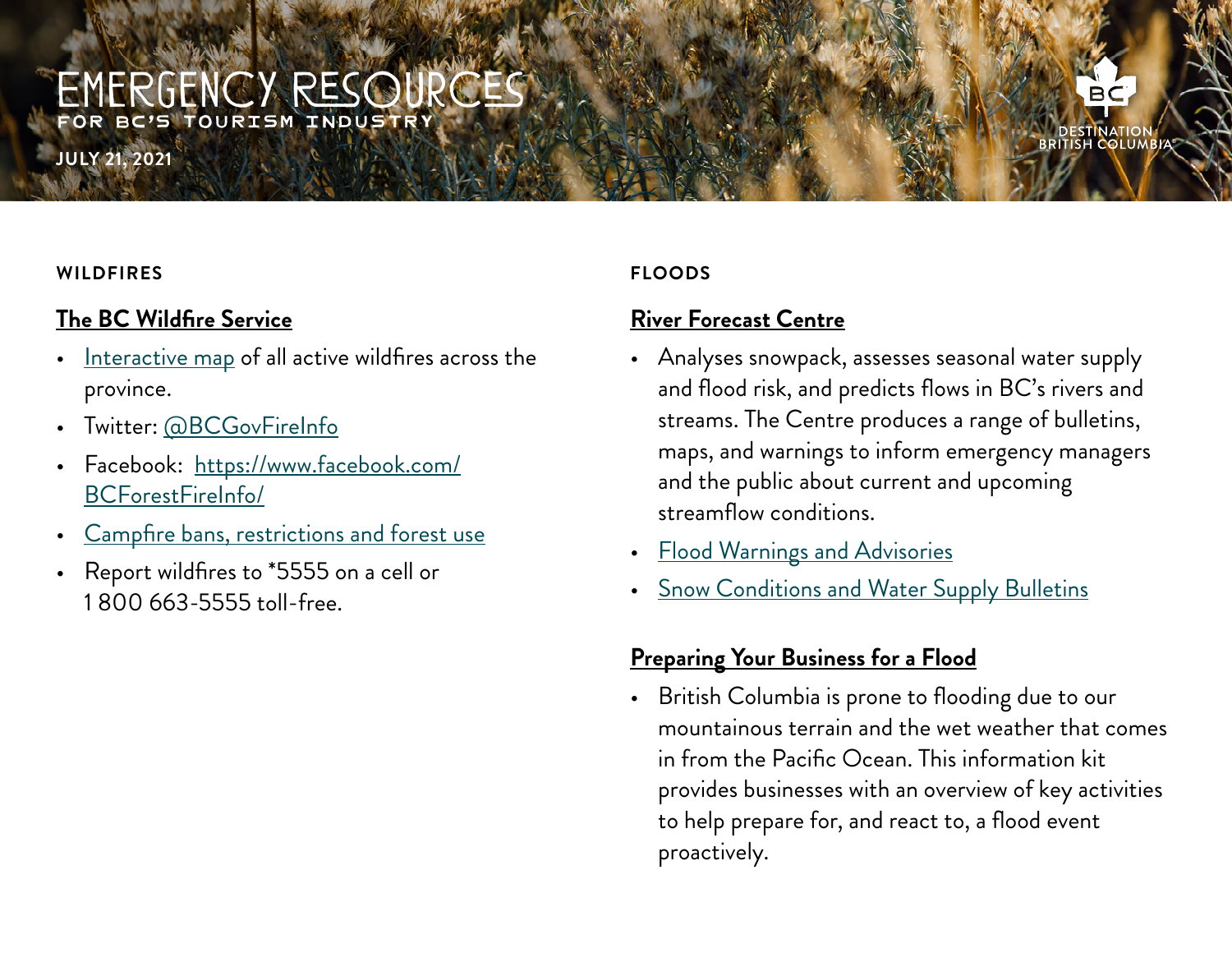**JULY 21, 2021**

#### **PARKS AND RECREATION SITES WARNINGS AND CLOSURES**

### **[BC Parks](https://bcparks.ca/)**

• Information regarding Provincial campgrounds and park closures or **#BCParks** on Twitter.

### **[Recreation Sites and Trails](http://www.sitesandtrailsbc.ca/)**

• Alerts, closures and warnings regarding BC's rustic campsites and recreational trails.

#### **WEATHER ALERTS**

### **[Environment Canada](https://weather.gc.ca/warnings/index_e.html?prov=bc)**

- Resource for the latest weather information, statements, and air quality advisories.
- Twitter: [@environmentca](https://twitter.com/environmentca)

#### **EMERGENCY ASSISTANCE**

### **[Emergency Support Services](https://www2.gov.bc.ca/gov/content/safety/emergency-preparedness-response-recovery/local-emergency-programs/ess)**

- Information regarding emergency reception centres and assistance.
- Support for the displaced, and group lodging

### **[Red Cross](https://www.redcross.ca/)**

- Community news, training and certification, support resources
- Evacuees can register with the Red Cross by calling 1-800-863-6582
- **BC** community support services
- Twitter: [@RedCrossBCY](https://twitter.com/RedCrossBCY)

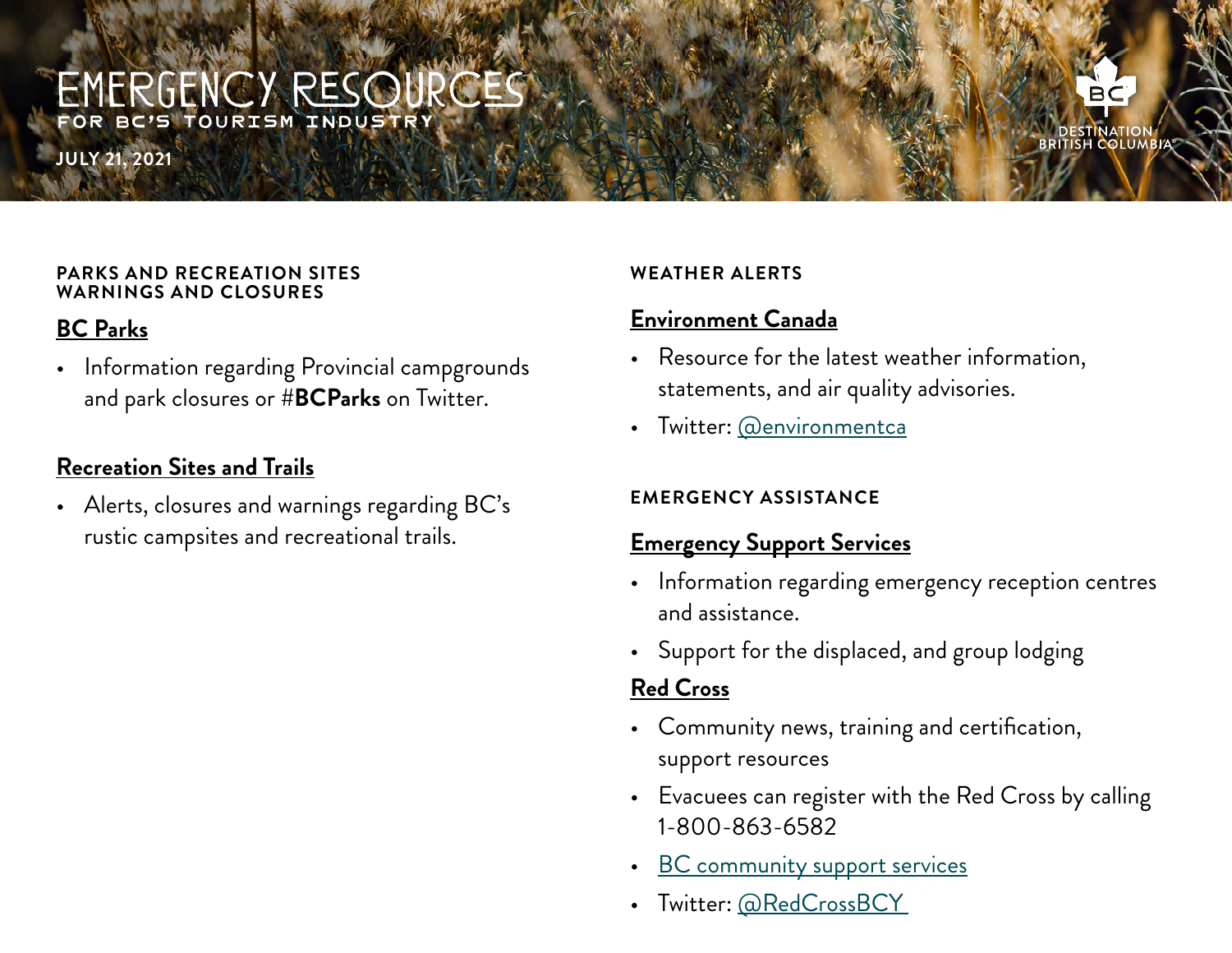**JULY 21, 2021**

#### **WHAT INDUSTRY PARTNERS CAN DO**

• Use the hashtag #RealTime\_\_\_\_\_\_\_\_ (name of city/community) on social media to ensure current and future visitors have an accurate 'real time' visual on current conditions (blue skies, business as usual etc.). Add the date and time the photo was taken. Tag key tourism partners in our post ([@DestinationBC](https://twitter.com/DestinationBC) on Twitter, [@HelloBC](https://www.instagram.com/hellobc/) on Instagram) and your Regional/Community DMO partners to help us amplify your message.



• When appropriate—particularly for emergencies or issues that occur over a long period of time—consider adding boilerplate language that addresses the situation, to your captions.



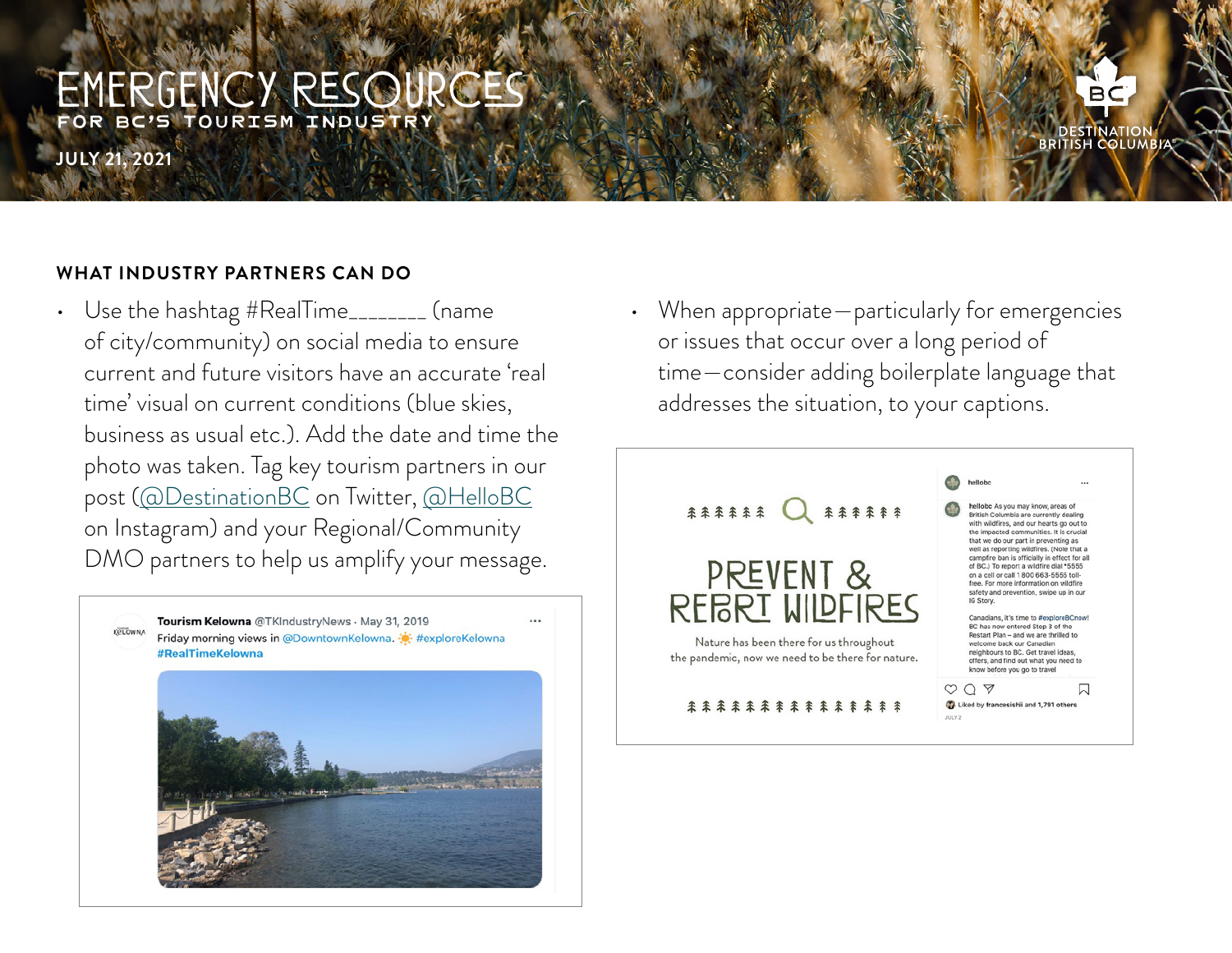**JULY 21, 2021**

#### **WHAT INDUSTRY PARTNERS CAN DO (CON'TD...)**

- Media are both an important stakeholder and a communications tool in a crisis. They represent the interests of the public and will be looking for specific details of the crisis, different perspectives, and human impact stories—including those about the tourism industry. The news cycle is real-time in a digital and social savvy world. Our response needs to be real-time as well.
	- Reach out to your local or provincial media contacts and let them know your community is open for business, while sharing the 'Know Before You Go' message and outlining resources for visitors.
	- If you see errors in reporting, work with the outlet/reporter to correct the misinformation in a timely but calm manner.
- If businesses are reporting cancellations, encourage them to be proactive with reservations. Businesses should call those who are booked to give them the latest on-the-ground information, and encourage them to continue to check the latest conditions before their trip, while connecting them with the resources to do so.

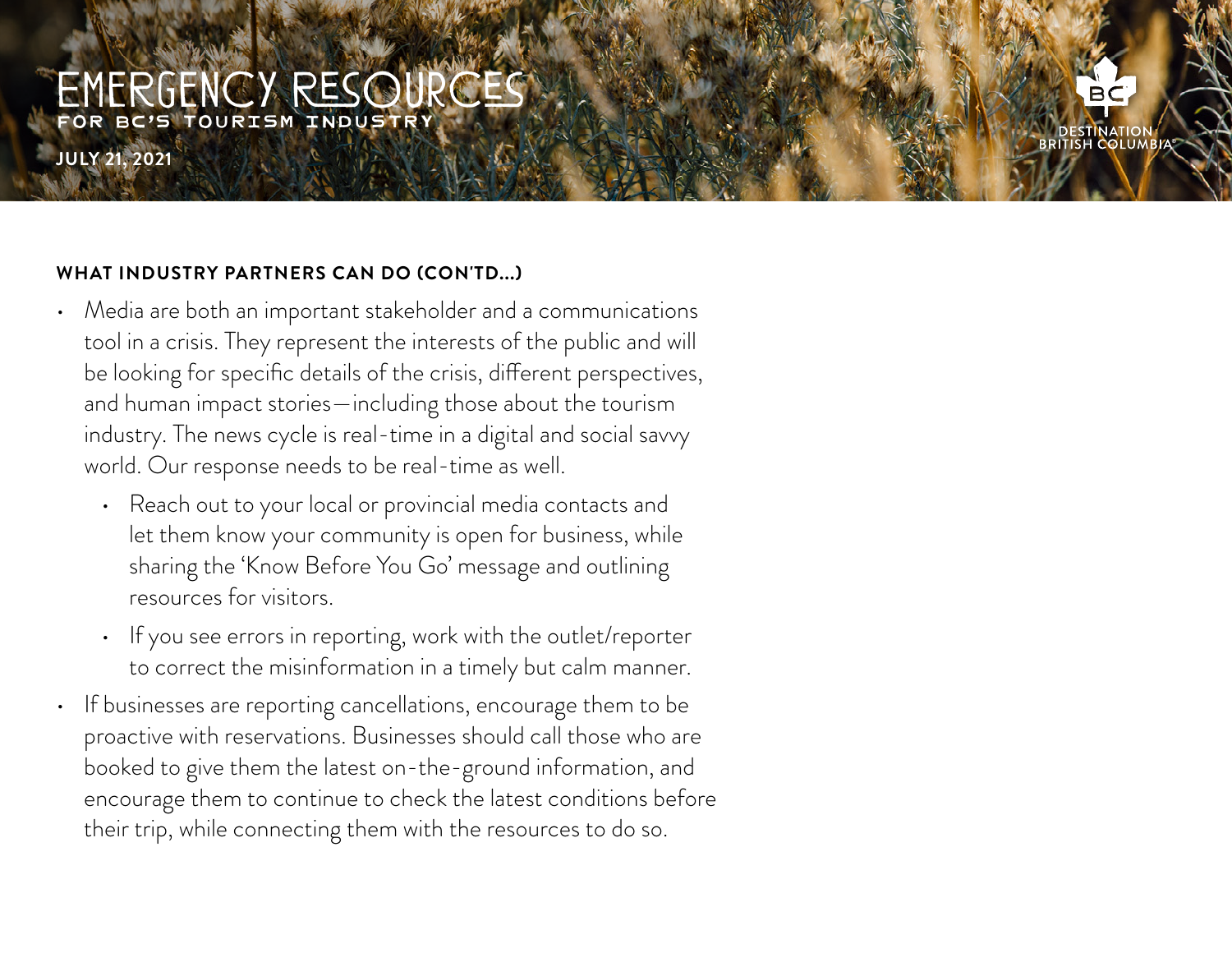**JULY 21, 2021**

#### **WHAT TOURISM BUSINESS OWNERS CAN DO**

- Share these resources with your staff and follow key social media accounts for the latest news.
- Help your guests:
	- If your business is in an impacted area, provide your current customers and future reservations with regular updates, by directing them to official information sources.
	- If your business is not impacted directly, help your current guests plan the rest of their trip to areas that are safe and open for business (your [local Visitor Centre](https://www.hellobc.com/plan-your-trip/visitor-information-services/) has a wealth of information on places to stay and things to do).
	- If your business is not impacted directly, be proactive with future reservations—let your customers know it's business as usual and you are looking forward to hosting them. British Columbia is a very large province and sometimes our guests can get confused by geographically misleading information.

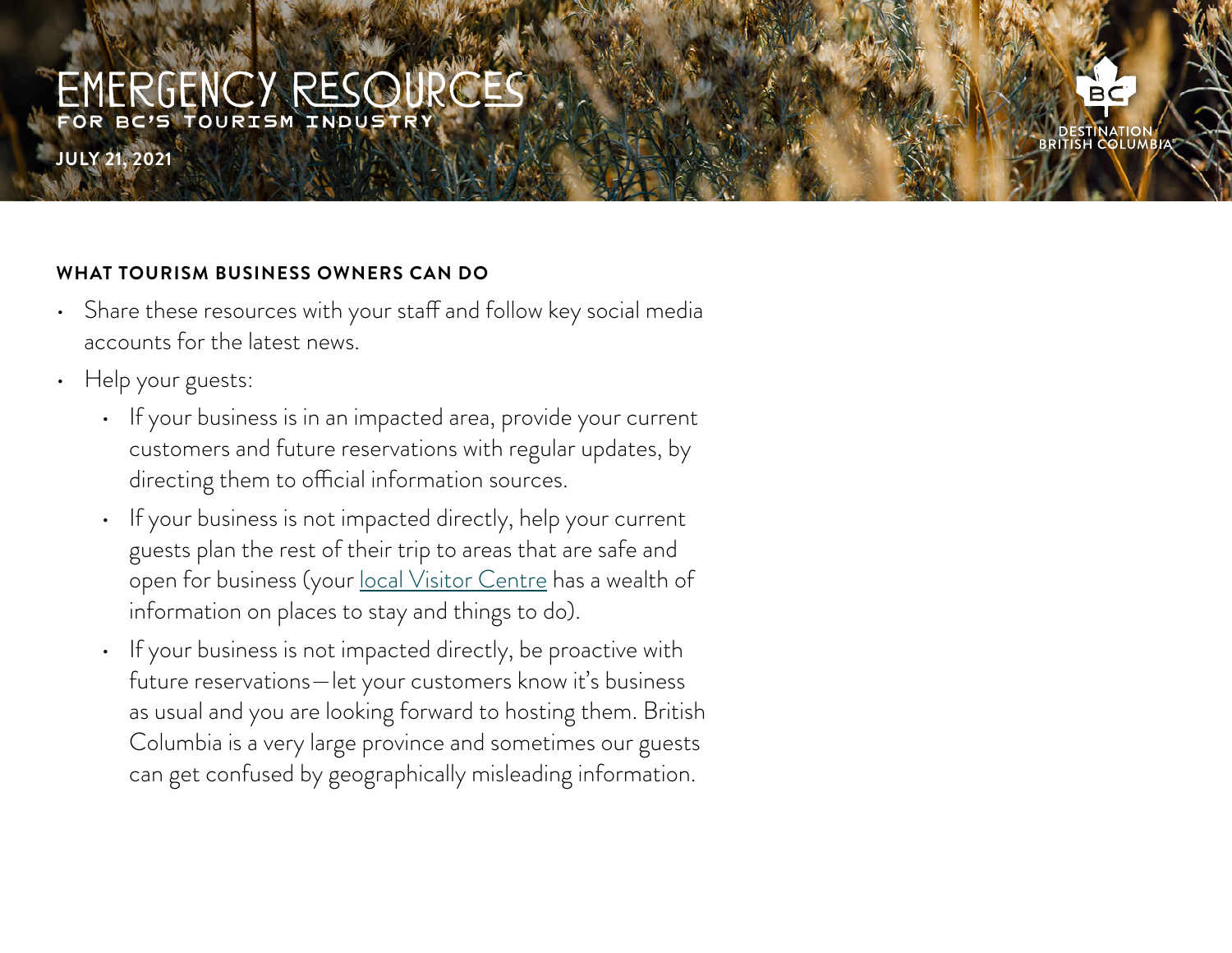**JULY 21, 2021**

- Use the hashtag #RealTime\_\_\_ (name of city/ community) on social media to ensure current and future visitors have an accurate 'real time' visual on current conditions (blue skies, business as usual etc.). Add the date and time the photo was taken. Tag key tourism partners in our post ([@DestinationBC](https://twitter.com/DestinationBC) on Twitter, [@HelloBC](https://www.instagram.com/hellobc/) on Instagram ) and your Regional/Community DMO partners to help us amplify your message.
- 4 DAYS AGO

littleenginewines Little Engine Wines littleenginewines Blue skies and sunshine! We can't wait to have you join us on our new covered outside patio!  $4d$ littleenginewines  $\circ$ #littleenginewines #realtimepenticton #blueskies #naramatabench #naramatabenchwineries #bcwines #okanaganwine #winery #naramatalove #visitpenticton #ThompsonOkanagan #explorebc #beautifulbc 4d Reply  $\circlearrowright$   $\circlearrowright$   $\circlearrowright$ 囗 Liked by thom tischik and 135 others

• Have a plan—use the **[BC Government's Resources](https://www2.gov.bc.ca/gov/content/safety/emergency-preparedness-response-recovery/preparedbc)** to prepare for emergencies and to identify potential hazards.